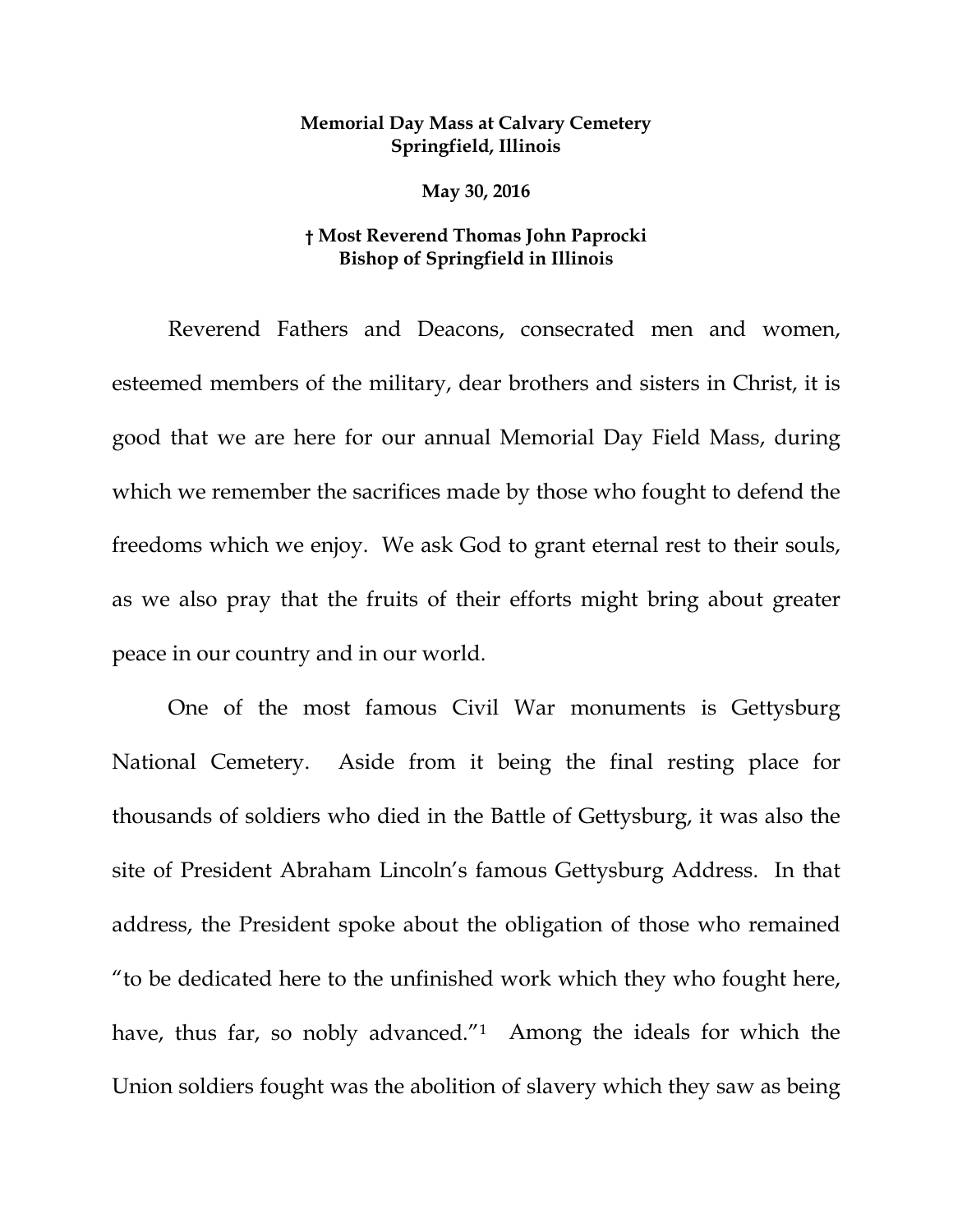opposed to the founding principles of the country that "all men are created equal, that they are endowed by their Creator with certain unalienable Rights, that among these are Life, Liberty and the pursuit of Happiness."[2](#page-5-1)

Many Americans likely assume that Gettysburg National Cemetery contains the remains of all of the soldiers who died in the battle that took place there. In reality, it is only the Union Soldiers who died fighting to preserve these rights of humanity that are buried there. The Confederate casualties were taken and buried in various cemeteries throughout the south. This fact, however, should not seem too surprising, given that the Civil War was still raging and to try to commemorate a cemetery which included war dead from both sides would only have resulted in more bloodshed and greater casualties.

As people of faith, however, this division even after death should give us pause. While we remember the lives of those who died to secure our freedom in the Civil War, and indeed in every war fought by American soldiers, what should our attitude be toward those who opposed us?

In his Second Inaugural Address, Springfield's most famous citizen, Abraham Lincoln, said with regard to the two sides embroiled in the Civil War in the 1860's, "Both read the same Bible, and pray to the same God;

2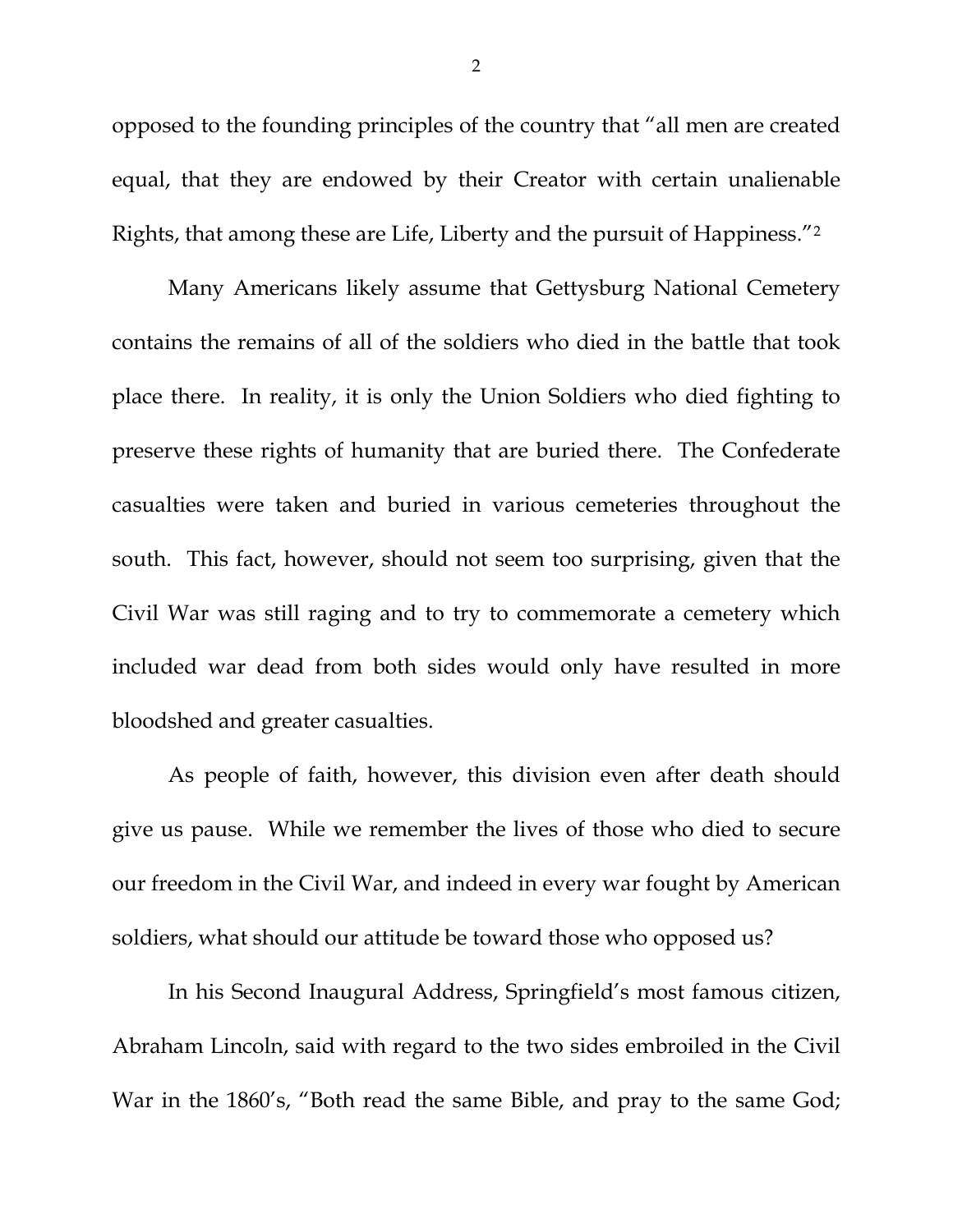and each invokes His aid against the other. . . . The prayers of both could not be answered; that of neither has been answered fully."[3](#page-5-2)

Reflecting on this attitude of Mr. Lincoln, the Reverend Matthew Simpson, one of the Bishops of the Methodist Episcopal Church, in his *Funeral Address Delivered at the Burial of President Lincoln*, May 4, 1865, at the Methodist Episcopal Church here in Springfield, related the following conversation between President Lincoln and a minister who said he hoped the Lord was on our side during the Civil War. Mr. Lincoln was said to have replied "that it gave him no concern whether the Lord was on our side or not, 'For,' he added, 'I know the Lord is always on the side of right;' and with deep feeling added, 'But God is my witness that it is my constant anxiety and prayer that both myself and this nation should be on the Lord's side.'"[4](#page-5-3)

Thus it is fitting that we approach the Lord in this Memorial Day Mass, praying that our all of actions be in accord with the divine will. The Holy Spirit shows no partiality, distributing His graces to everyone who seeks them with sincerity and an open heart.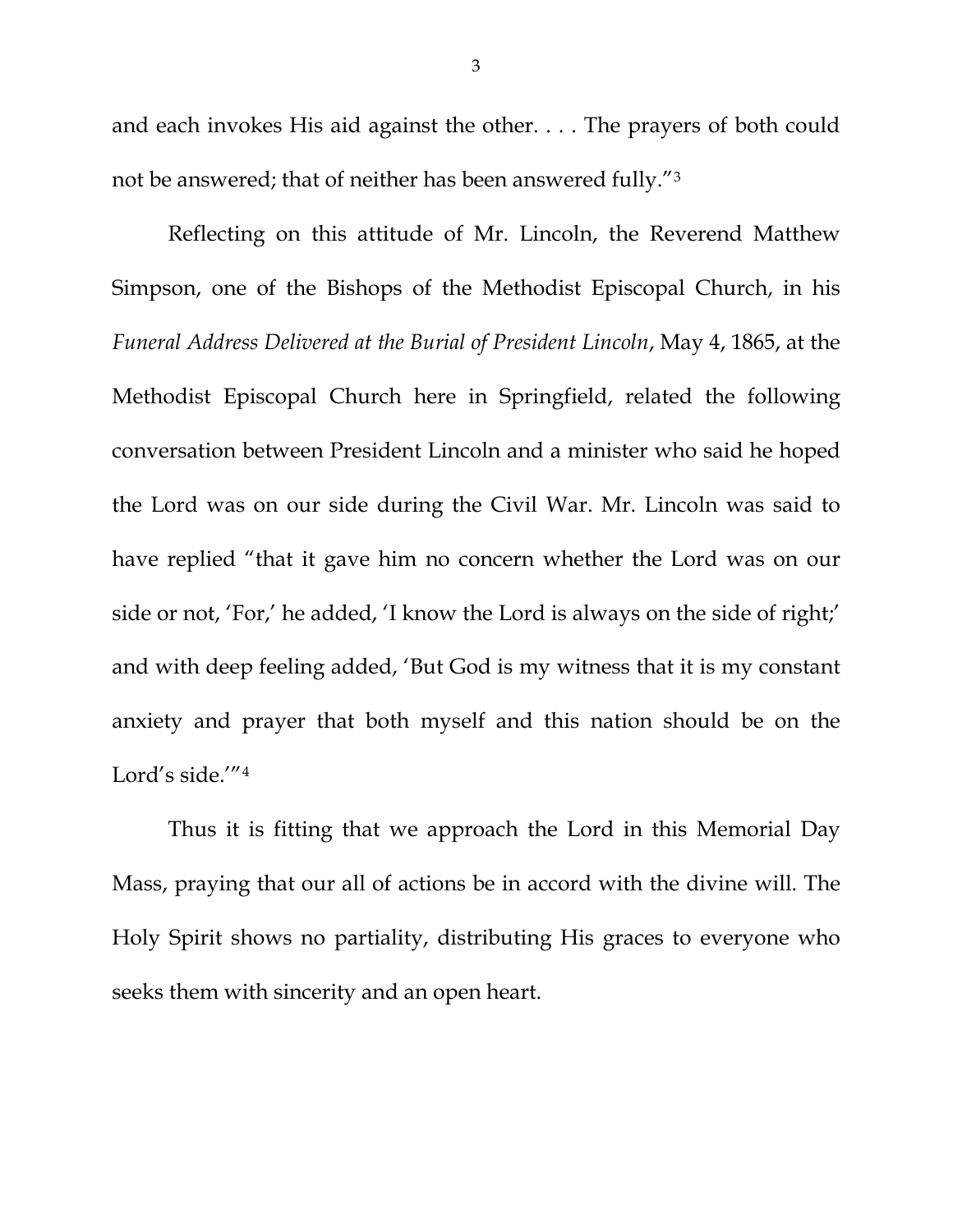The Gospel that we just heard from St. John comes from the prayer that Jesus makes to His Father on the eve of His Passion. Before He offers Himself up as a sacrifice, we get some insight into the motives behind what He is about to undergo. Jesus speaks about all of humanity, saying to His Father that "they are your gift to me" and He wishes "that where I am they also may be with me" (John 17:24). He desires for us to be united with Him in the relationship that He has with the Father and the Holy Spirit. And this unity that He desires is not just with Him, but with one another, for as He says a few verses earlier: "so that they may all be one, as you, Father, are in me and I in you, that they also may be in us" (John 17:21).

Jesus desires unity among humanity, and few things bring about greater disunity than war. While the reasons for engaging in war may be justified at times, we cannot ignore the divisive effects of war, both during and after war. On this matter, Jesus reminds us of our obligation to "love your enemies, and pray for those who persecute you" (Matthew 5:44). This commandment applies to both the living and the dead.

This truly is a radical commandment that the Lord gives to us. For those who have never fought in war, we find it hard to appreciate just how difficult it is to pray for an enemy who has done some horrific things.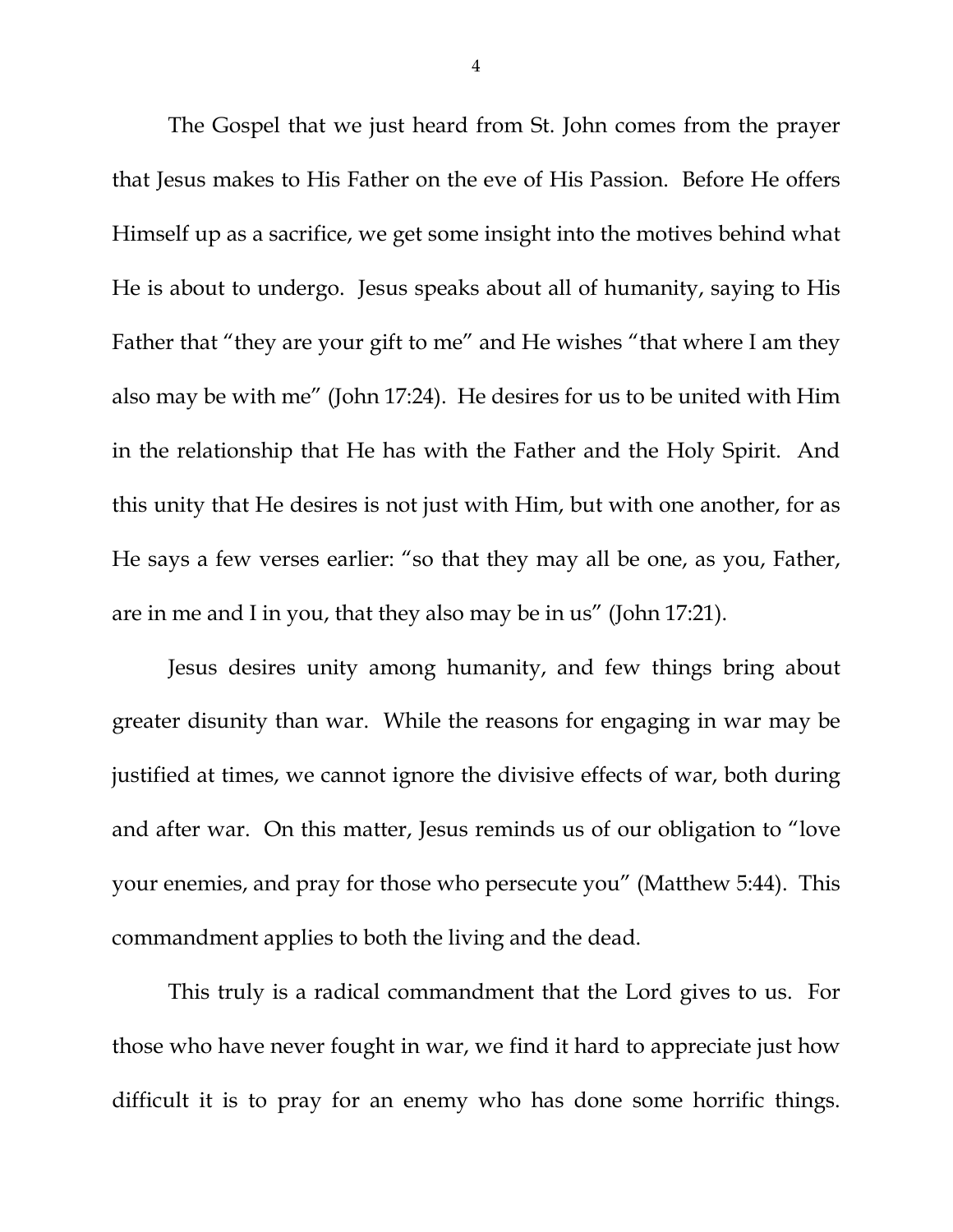Many soldiers who have faced terrible suffering or witnessed extreme brutality find it nearly impossible to ask God's mercy upon those enemies.

Yet, that is what we are called to do as Christians. We cannot pick and choose those for whom we pray in life or in death. Since it is the Lord's will for "all men to be saved" (1 Timothy 2:4), if we truly mean the words: "thy will be done" (Matthew 6:10), then we need to desire that even our enemies be shown God's mercy in the hopes that we will all be united with one another one day in Heaven.

As I said, for those who have lived through the tragedy of war, this seems inconceivable and indeed impossible. Therefore, it is important for us to include them in our prayers, that their hearts may be opened to ask God to forgive those "who have trespassed against us" (Matthew 6:12). This is not to downplay the severity of the sins that have been committed, but it is an acknowledgment of the infinite mercy of our Lord and that He alone is the Judge, one who desires for all to be with Him in eternity.

On this Memorial Day, as we rightly pray for the repose of those who have died *for* us, let us also pray for the repose of the souls of those who have died *against* us. Just as President Lincoln urged the living to advance the work begun by those who had died defending freedom, let us dedicate